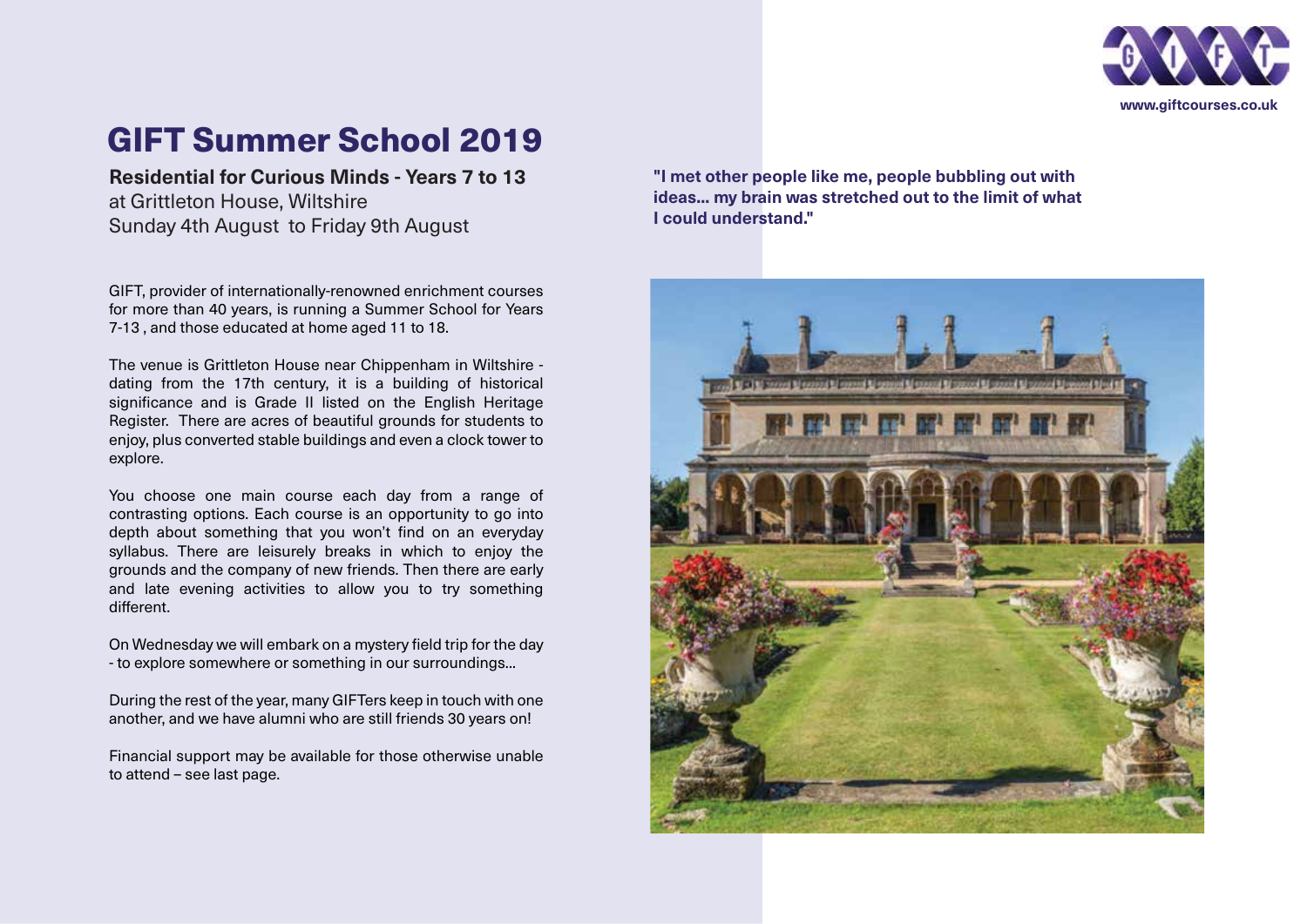## **Flying High**

In 1782 Joseph-Michel and Jacques-Étienne Montgolfier constructed a balloon whose bag was lifted by lighting a cauldron of paper beneath it, thus heating and rarefying the air it contained the world's first hot-air balloon. In October 1783 Jacques-Étienne made the first (tethered) manned flight. In November the first manned free flight in a Montgolfier balloon occurred - a flight of 71/2 miles at 3,000 feet carrying Pilatre de Rozier and the Marquis d'Arlandes. In December of the same year Jacques Alexandre César Charles and Nicolas-Louis Robert, a French scientist and engineer respectively, became the first men to make a hydrogen balloon ascent. The rest is history. You will spend a day designing and making your own flying machines - from first principles to test flights: up, up and away!

#### **Pow!**

MONDAY

MONDA

≻

In 110 AD, Trajan's column told the story of the emperor's victories in a series of pictures. More portable comic strips became popular in the 1930s, and there is now a rich history of comic strips with storylines and artistic styles as diverse as any other genre. In this course with professional artist and comic creator, Richy Chandler, you'll learn about visual storytelling from examples of the greats, and have the chance to bring your own characters to life. You don't have to be an ace artist to participate: words and story are just as important, and the miracle of comic strips is that the simplest stick persons can carry a story.



## **Play in a Day**

Devise, script, direct and perform a play in a day. This is an opportunity for actors and non-actors to bring your ideas to life. The pace will be hectic, and you'll have to take lots of decisions, so this is as much about creative and practical collaboration as the play itself.

## **The Interpretation of Screams**

Ever wondered why Little Hans was so afraid of horses? Perhaps you prefer to think about what Pavlov fed his dogs. In this course you will explore different aspects of psychology. You will have the chance to learn about famous experiments from all aspects of psychological history, from the courageous to the bizarre, to the downright unethical. Would you allow them to go ahead? What would you do if you were faced with the same challenges?



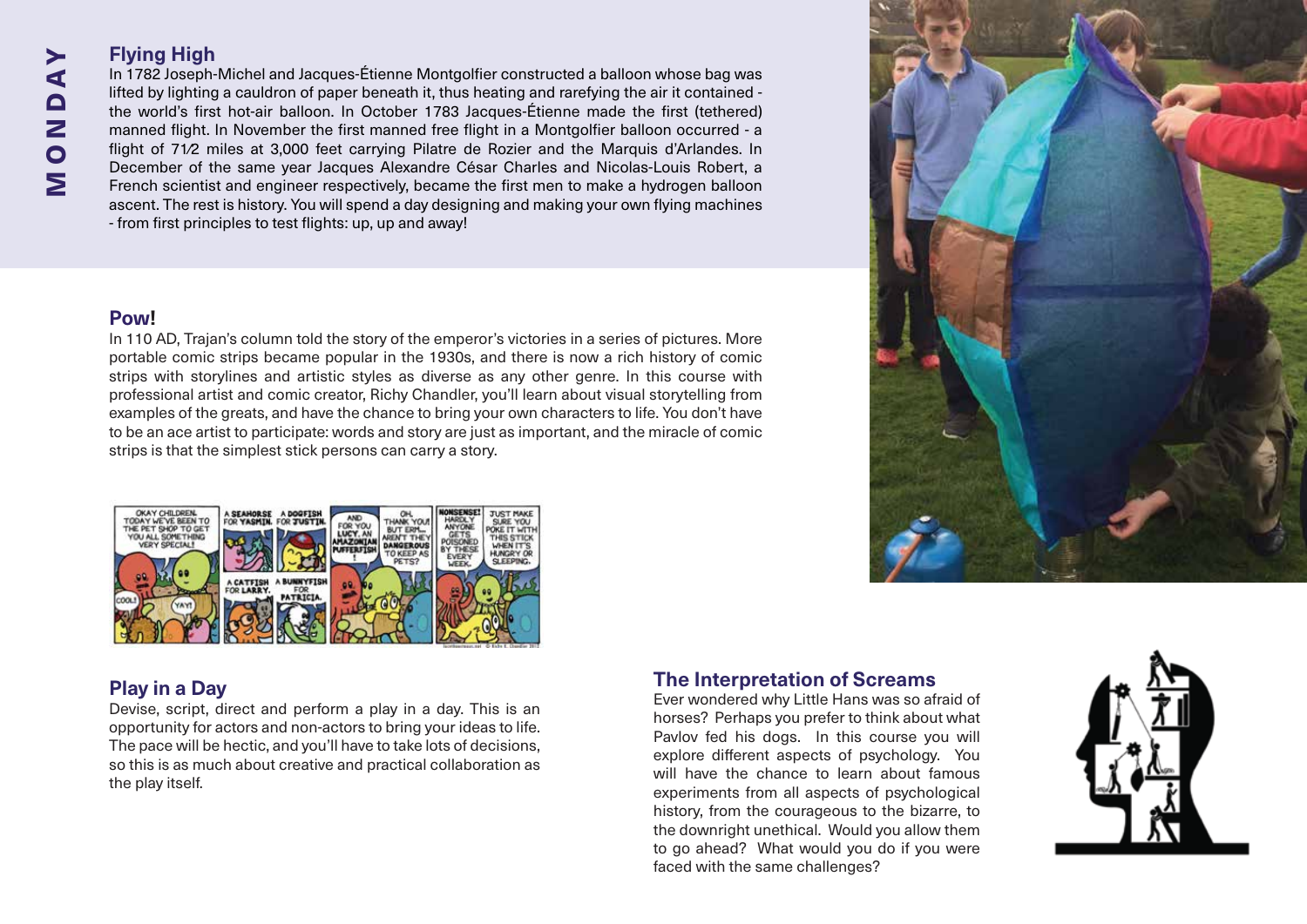

## **Peeling Back the Skin (Year 9+)**

What do the monsters of Poe, Shelley and Stoker tell us about their own fears? Who's Britain's Dracula? Who's your "lost Lenore"? Every age, knowingly or unknowingly, puts its fears on page and stage through some version of the Gothic. What anxieties do we grapple with today? Who are our monsters? What do they want and what makes them so terrifying? From the Gothic Novel to the modern tabloid and the world of immersive contemporary theatre, get ready to act, write and vilify.

Jem Wakefield

#### **Vain Wisdom All and False Philosophy**

Untruths can often be made to sound reasonable using clever, persuasive language. This is a "know your enemy" course about the dark arts of rhetoric, sophistry and logical fallacies, in which you will create your own deceptions and delusions so that you can better see through the ones you encounter.

#### **A Brief History of Games**

Why do we play? This is a question that has puzzled psychologists for centuries. Play is an essential aspect of our daily routine but what is it about play that makes this so? In this project you'll address these questions whilst also learning about the types of game we indulge in and whether juxtaposing 'work' and 'play' is really necessary. You'll witness how games have changed, with special reference to the transition from tabletop to the virtual. You'll also have the opportunity to make a game and, time permitting, participate in one another's play design.

## **It's a Mystery**

On 5th November 1872 the Mary Celeste left New York with a cargo of commercial alcohol, 8 crew, and 2 passengers. The ship was found abandoned on 4th December, drifting in the Atlantic Ocean. What made ten people leave a perfectly seaworthy ship containing a valuable cargo and enough food to last six months? The Court of Enquiry at the time was unable to draw any satisfactory conclusions and it has been a mystery ever since. Using the same evidence that was available to the court, can you come up with an answer?



#### **The Illusion of Life**

Long before moving images, cave painters depicted horses with multiple legs to convey the illusion of motion. Animation allows film makers to bring objects and characters to life by photographing or drawing objects one frame at a time. We will investigate some of the techniques and processes available to animators such as stop-motion capture, green screen and pixilation, with the aim of making short films. Please bring a digital camera or mobile phone, and a Windows PC laptop which is running Windows 7 or later which is essential due to the software we provide.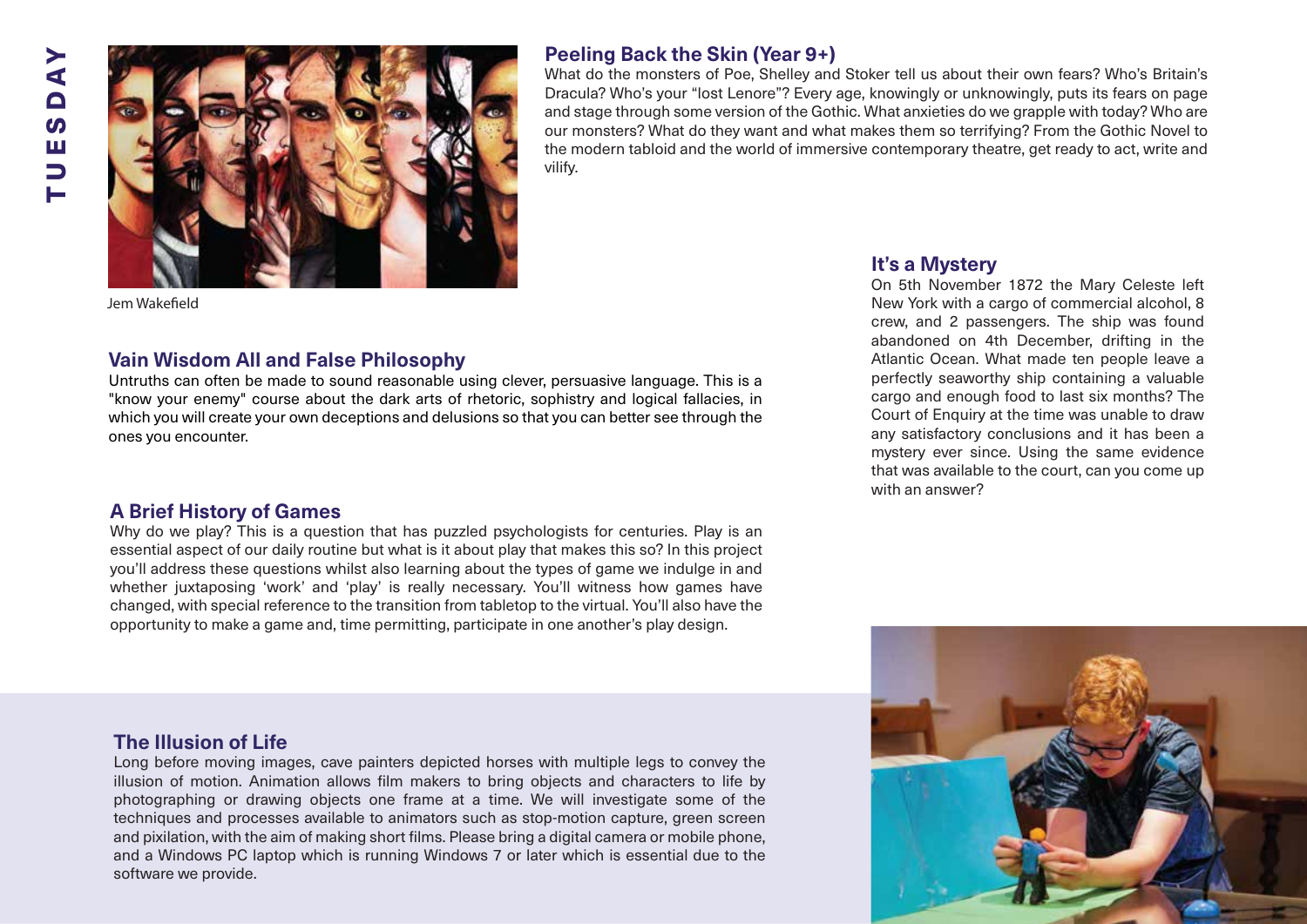## **Game of Tones**

The success of a pop song is neither purely coincidental nor entirely based on public relations and marketing. Those elements may play a part, but there's something in the very structure of music itself and the way it works in our brain while we listen to it that's more important. Listening to music always includes being able to recognize something and at the same time being pleasantly surprised. The better the mixture of 'old' and 'new', the more we enjoy a song. But what's the perfect mixture? Bring your instruments and voices and we'll play around with songs and produce our own blends and 'mash-ups' that explore the ideas and limits of surprise and recognition.

## **Epoch Apollo**

On Sunday December 22, 1968 the crew of Apollo 8 viewed the Earth for the first time from space on their way to orbit the Moon. Just over seven months later, two of the Apollo 11 crew successfully landed on the Moon and then returned safely to Earth on July 24, 1969. We will make a timeline of the Apollo 11 mission from launch at Cape Kennedy, Florida, to landing in the Sea of Tranquillity and safely returning to Earth via to splash down in the Pacific Ocean. A journey of 953,054 miles in eight days, three hours, 18 min, 35 seconds. On your own journery through this extraordinary period of innovation, you'll learn about the science of space flight and what it took to make one of the most remarkable achievements of humanity possible.



#### **Stream Course**

This is a course in freshwater ecology. What makes a stream? Come and find out how high, how long, how wide, how polluted, and how much life is present. Closely observe objectively living organisms in their natural surroundings and begin to understand all the complex relationships at work between the life in the stream and the stream in the living environment. Wellington boots and an extra towel will be a necessity!

## **Smashing the Glass Ceiling**

Women are less likely than men to rise to the top in the media, science, or the professions. They live longer than men do but earn less and own less. Why? Are men and women just different? Or is there something else going on? This project looks at the balance of power between the sexes in U.K. society. We'll look at evidence from economic and social history, learn about how feminism started (and how it's changed over the last 30 years), discuss what it means for men and women to be 'equal' and come up with a blueprint for the society of the future.

## **Short Short Stories**

Rediscover the art of the short story, as it appears in literature, comics, film, and cartoons. This is an opportunity to engage in some creative thinking, to discover what is, in fact, the shortest short story and to explore and invent new styles, finding inspiration from, amongst other things, the area and objects around us.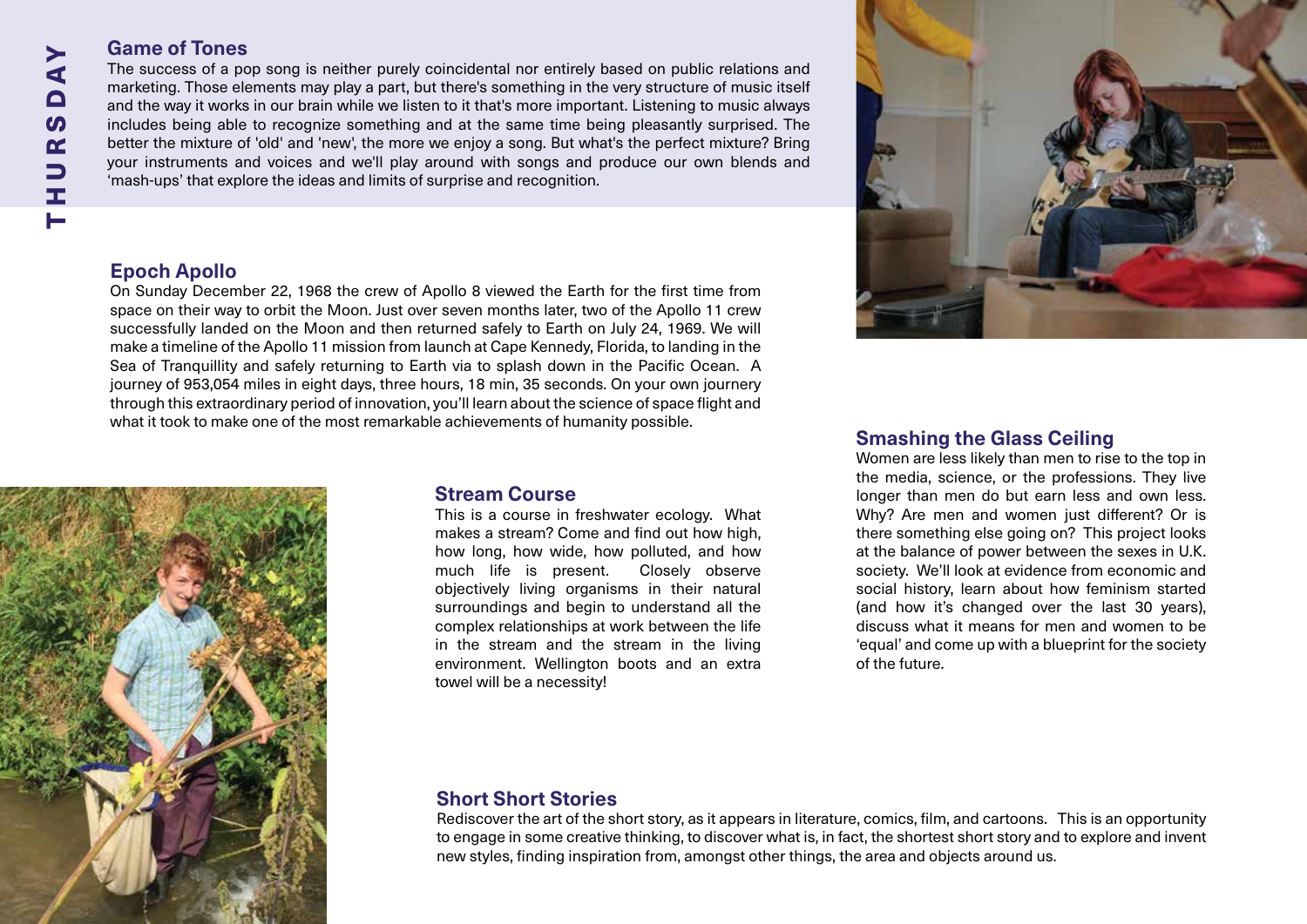## FRIDAY $\blacktriangleleft$ RID Щ

#### **Peripatetikoi**

"Those given to walking about" - Aristotle's school of philosophers in ancient Athens was named after the covered walkways where they met, and many philosophers have seen a connection between walking and thinking. Following in their footsteps, we will head out of Grittleton on two physical and intellectual journeys (one in the morning, one in the afternoon), exploring interesting questions, one of which will lead to another. Our feet will end up back where they started, but who knows where our heads will have been? Bring walking boots or sturdy shoes, a waterproof jacket, and be happy to walk several miles during the course of the day.



#### **Sleeve, Loop, & Baggy Shirt**

Mesopotamia is often referred to as the Cradle of Civilization, and one of its children was mathematics - the universal language of understanding science, art and humanity. The birthplace of writing, the wheel, agriculture, the arch and many other innovations. Even our way of thinking about time itself can be traced back to this remarkable time and place. Why was the square wheel not invented (and when might one be handy)? A day of mathematical madness, pictographic writing and knot wrestling in an attempt to have fun with numbers.

#### **What's the Problem?**

Shakespeare – irrelevant, outdated, boring, jokes not funny . . . I don't think so! In the early years of the 17th century, Shakespeare turned his back on the neat, predictable, all-loose-ends-tied-up-in-the-final-scene dramas he had written up to that point and produced, one after another, subversive, morally challenging, anti-establishment plays known as the 'problem plays'. He didn't use this term himself; it was coined later in an effort to label something new, diverse and too awkward to fit into a ready-made category.

Spend a day immersed in one of these plays, during which we'll attempt to solve its problems, laugh at its jokes, unravel its complexities and find it a category if it needs one. Expect discussion, action, reflection and revelation.

#### **A New Angle on the Saxons**

As (at the time of writing, anyway) Brexit pushes us metaphorically into the middle of Atlantic, a chance to look at the people from whom the very word, "English" derives. Just how different are the English and the Germans? What's this got to do with the Angles, Saxons, Jutes, Friesians and Vikings? Who were they and where are they now? Invaders or forefathers? Friends or fiends? And why do Germans welcome the New Year with a black-and-white British comedy sketch? We'll take a close look at the way the Germans and the English think, talk and write about each other. Welcome to 1,500 years of common history, languages, wars and prejudices.

## **Develop Yourself**

More photos are taken in a day than used to be taken in a year - but how many of them are any good? Reach beyond the 'selfie' looking at some simple things to do to take great images and then putting what we have learnt into practice. After being creative showing our inner self in an image we will be use objects placed in an image to surprise and amuse. A day of creativity and technique for the photographic sophist.

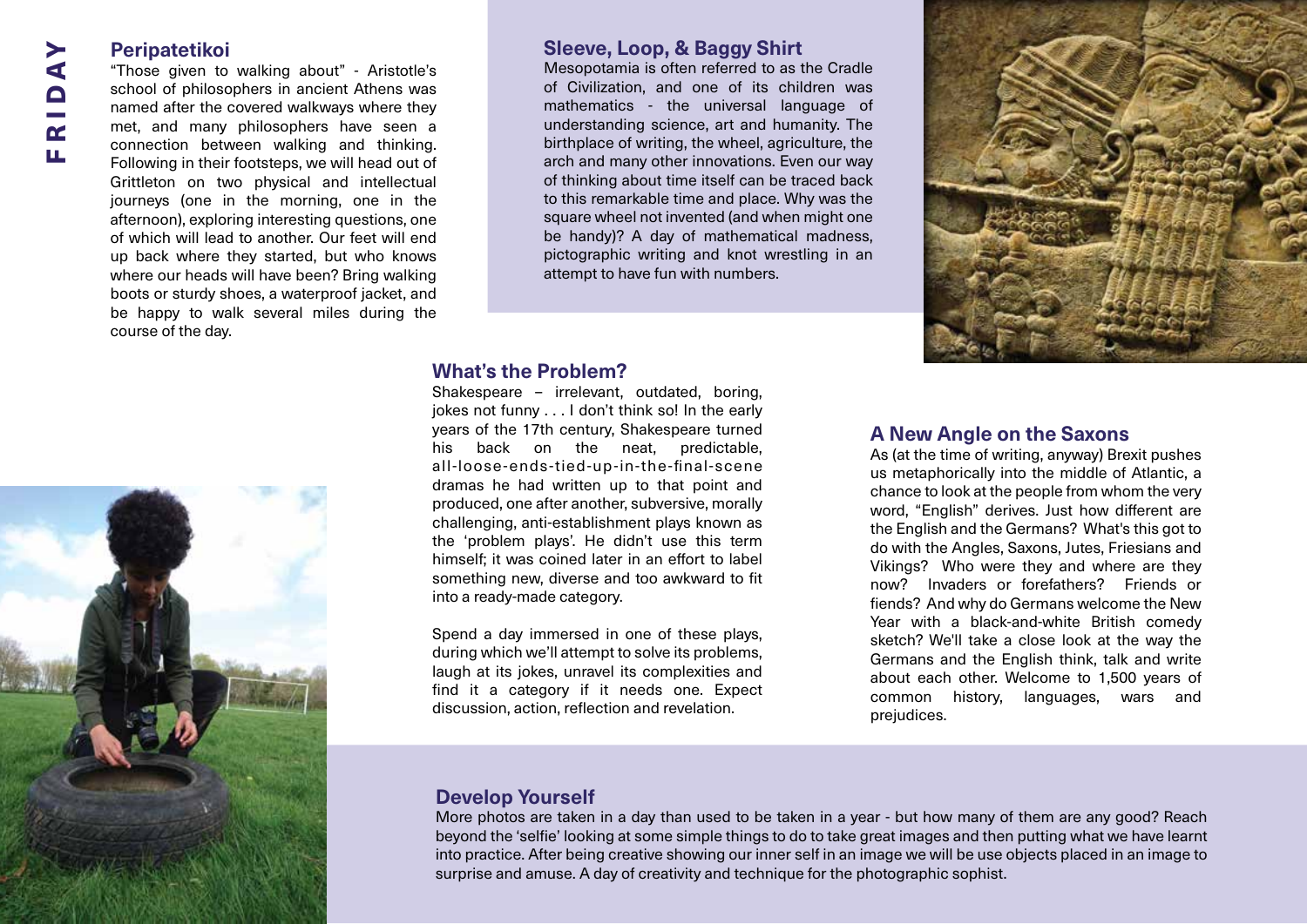#### **Venue & Sta**

Grittleton House dates back to 1660, with later additions completed in 1853. We'll be staying in the Stables and Tower buildings. You'll be staying in a room of four to six people of the same gender and about the same age. All rooms are ensuite except for a few which each have their own dedicated bathroom.

The staff at Grittleton House are used to dealing with all sorts of dietary requirements. All our staff are DBS checked. They are chosen because they have a passion for interesting topics that aren't normally on the curriculum, and because they have the right approach to work with keen, curious students in a more informal setting. Some are qualified teachers, and others are bringing their expertise from professional or academic settings.





#### **Schedule**

It's a busy week, but there is plenty of time to relax as well. There are half hour breaks morning and afternoon, and an hour and a half for lunch in which you can enjoy the extensive grounds. There's more free time either side of dinner in the evening, and then we have a choice of early evening activities. There's usually a thinky option for people whose brains are still hungry, something relaxing, something fun and creative, and something else. In the late evening (after another break) we all get together – one evening is film night, on another we gather round a camp fire, and there's always something interesting happening.

On four of the days, most of your time is spent on a single project that you choose. On Wednesday, we take a coach offsite for a day trip to a place of interest, and for a bit of relaxation and a reminder of the outside world.